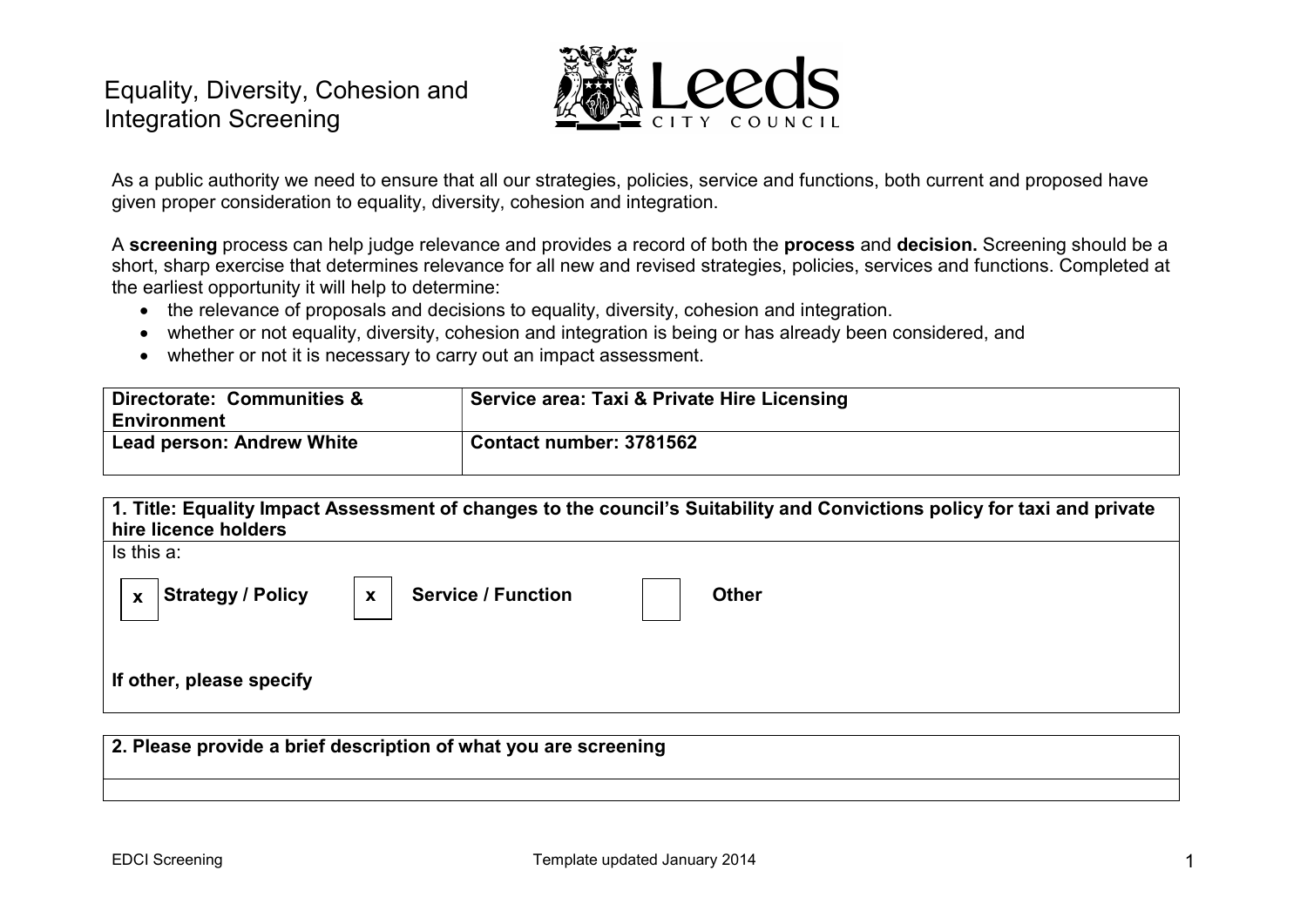We are screening the equality impact assessment of a proposed change in the following.

Adopting a new Suitability and Convictions policy for taxi and private hire licence holders Replacing/removing the council's current Convictions Policy Aligning any other supportive policies with the new Suitability and Convictions policy.

### 3. Relevance to equality, diversity, cohesion and integration

All the council's strategies and policies, service and functions affect service users, employees or the wider community – city wide or more local. These will also have a greater or lesser relevance to equality, diversity, cohesion and integration.

The following questions will help you to identify how relevant your proposals are.

When considering these questions think about age, carers, disability, gender reassignment, race, religion or belief, sex, sexual orientation. Also those areas that impact on or relate to equality: tackling poverty and improving health and well-being.

| <b>Questions</b>                                                     | <b>Yes</b> | <b>No</b> |
|----------------------------------------------------------------------|------------|-----------|
| Is there an existing or likely differential impact for the different | ∧          |           |
| equality characteristics?                                            |            |           |
| Have there been or likely to be any public concerns about the        | X          |           |
| policy or proposal?                                                  |            |           |
| Could the proposal affect how our services, commissioning or         | X          |           |
| procurement activities are organised, provided, located and by       |            |           |
| whom?                                                                |            |           |
| Could the proposal affect our workforce or employment                | x          |           |
| practices?                                                           |            |           |
| Does the proposal involve or will it have an impact on               |            | χ         |
| Eliminating unlawful discrimination, victimisation and               |            |           |
| harassment                                                           |            |           |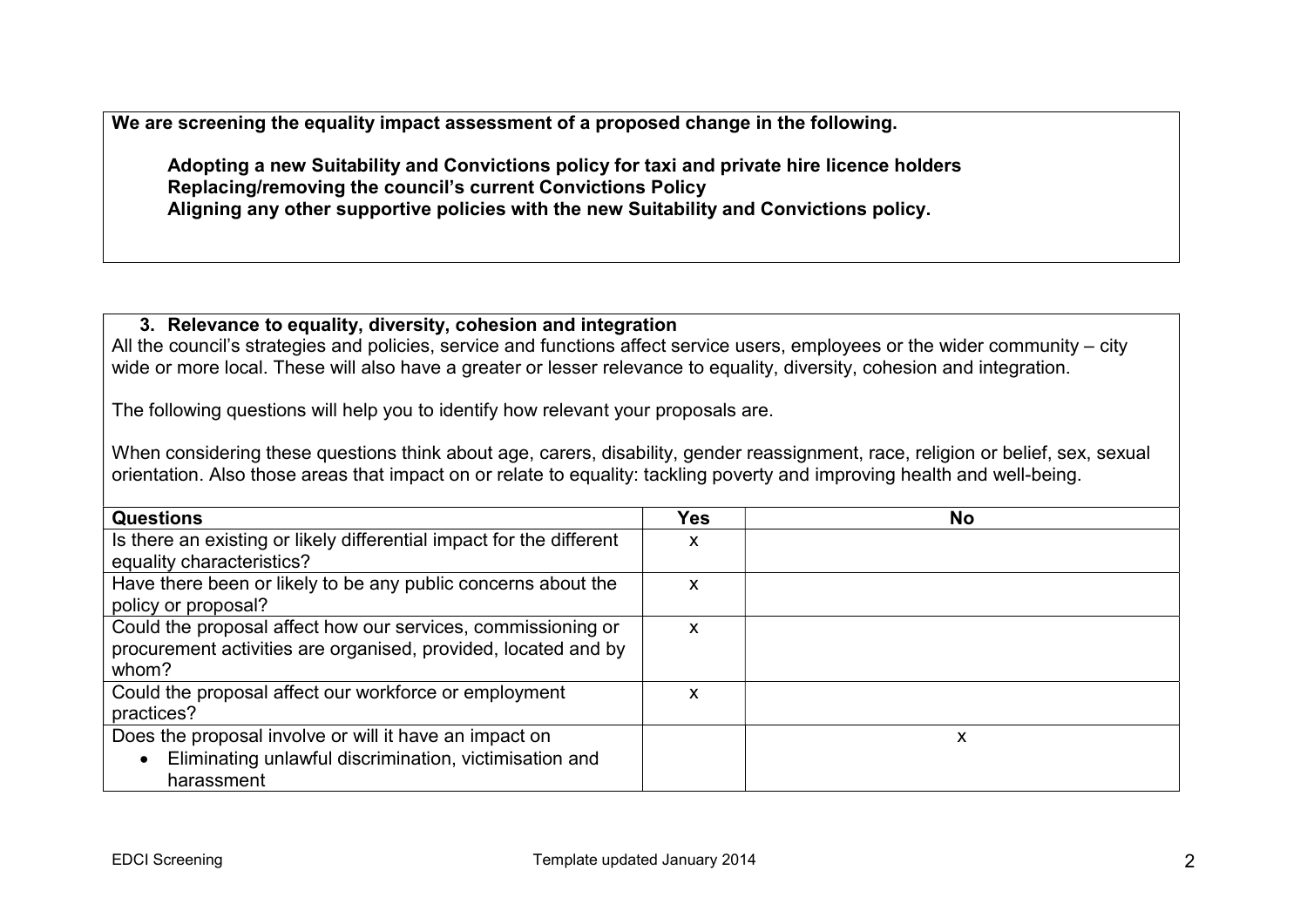Advancing equality of opportunity • Fostering good relations

If you have answered no to the questions above please complete sections 6 and 7

If you have answered **ves** to any of the above and:

- Believe you have already considered the impact on equality, diversity, cohesion and integration within your proposal please go to section 4.
- Are not already considering the impact on equality, diversity, cohesion and integration within your proposal please go to section 5.

4. Considering the impact on equality, diversity, cohesion and integration

If you can demonstrate you have considered how your proposals impact on equality, diversity, cohesion and integration you have carried out an impact assessment.

Please provide specific details for all three areas below (use the prompts for guidance).

# How have you considered equality, diversity, cohesion and integration?

(think about the scope of the proposal, who is likely to be affected, equality related information, gaps in information and plans to address, consultation and engagement activities (taken place or planned) with those likely to be affected).

a) The proposals aim to replace the council's current Convictions Policy with a new Suitability and Convictions policy. This will set out how whether and for how long the council would refuse a licence to an applicant with a conviction, depending on the type of conviction.

If implemented, the policy would align Leeds City Council with other UK authorities in refusing a licence for a broadly similar length of time. This would reduce the incentive of some applicants to apply to be licensed in an authority other than where they intend to work.

The council has had a convictions policy for a number of years, owing to licensing decisions needing to take into account recent and more historic convictions, and their bearing on whether an applicant is a fit and proper person to hold a licence.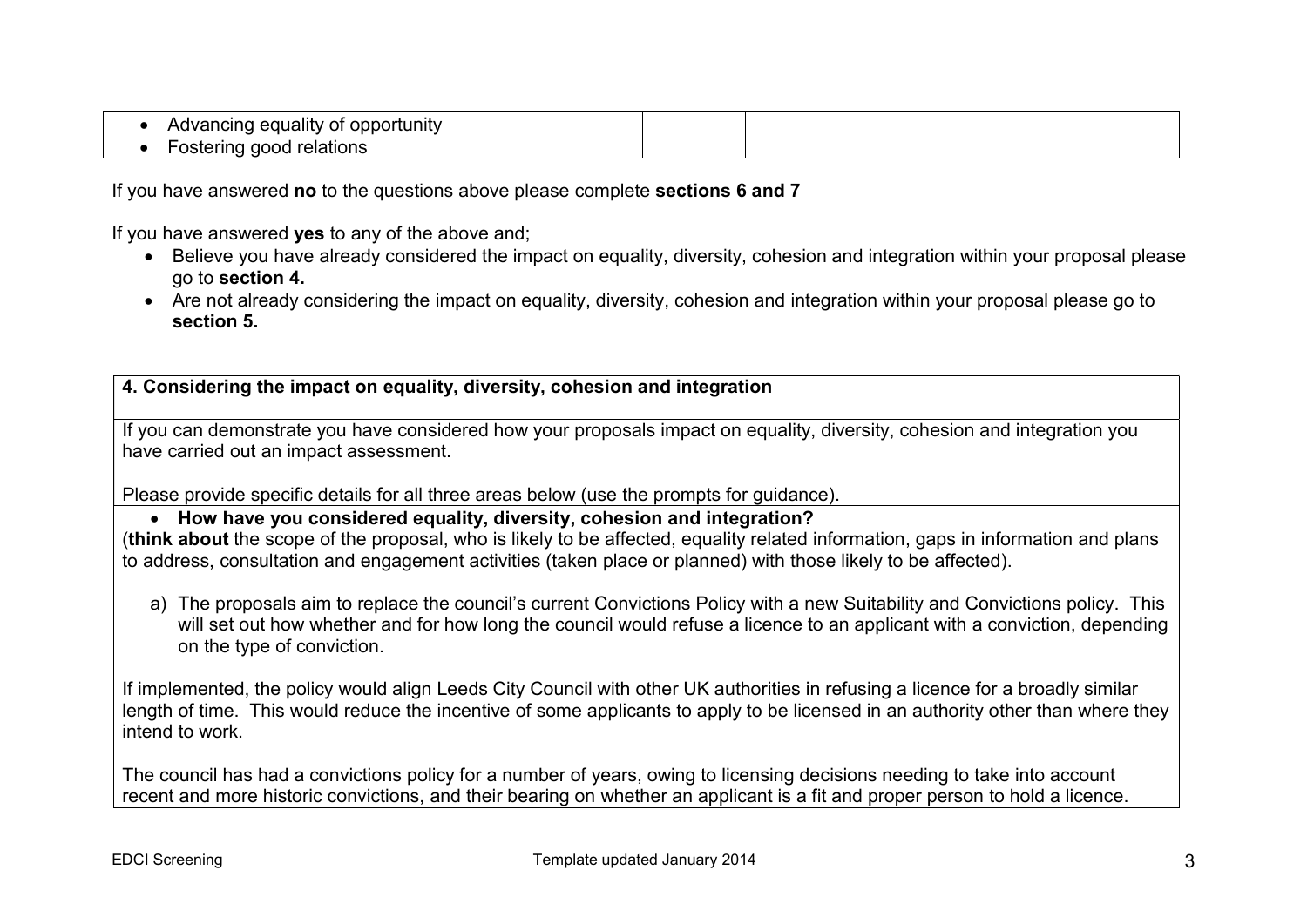The proposals would replace the current policy with a new policy more closely aligned to the national policy developed by Institute of Licensing, Local Government Association, National Association of Licensing and Enforcement Officers and Lawyers for Local Government in 2018.

b) The proposals will increase the length of time for which a licence would be refused, compared to the current conviction policy.

The proposed policy increases the length of time for which a licence would be refused for some categories of convictions. In particular, it sets an indefinite period of refusal for some offences (exploitation, sexual offences, offences resulting in death). The policy states that a conviction for less serious violence would result in a licence being refused for 5 years, compared to 3 years in the current policy.

The policy states that a licence holder or applicant with 7 or more points on their driving licence would result in a licence being refused for 3 year, compared to licences only being refused when a driver reaches 12 points on their licence in the current policy.

The policy states that a conviction for a hackney carriage or private hire offence (such as plying for hire) would result in a licence being refused for 7 years, compared to 1 year in the current policy, and 3 years for a second offence.

However, there are two aspects which would need to be taken into account:

- i) The impact on the Leeds taxi and private hire trade;
- ii) The impact on people who use taxi and private hire vehicles.

i) Leeds taxi and private hire drivers have a profile which has higher percentages of the following:

Men (98.5%)

People from a BME background (79%)

People from a Muslim faith (72%)

(Based on Leeds survey of 1637 drivers in 2014)

Median salary of taxi or private hire driver is £18,545 or £8.04 per hour (www.payscale.com)

ii) Nationally, there is evidence to suggest that the following people are more likely to use taxi and private hire vehicles:

Women. In 2018, on average, women made more taxi or PHV trips than men (11 trips per person vs. 10 trips per person). This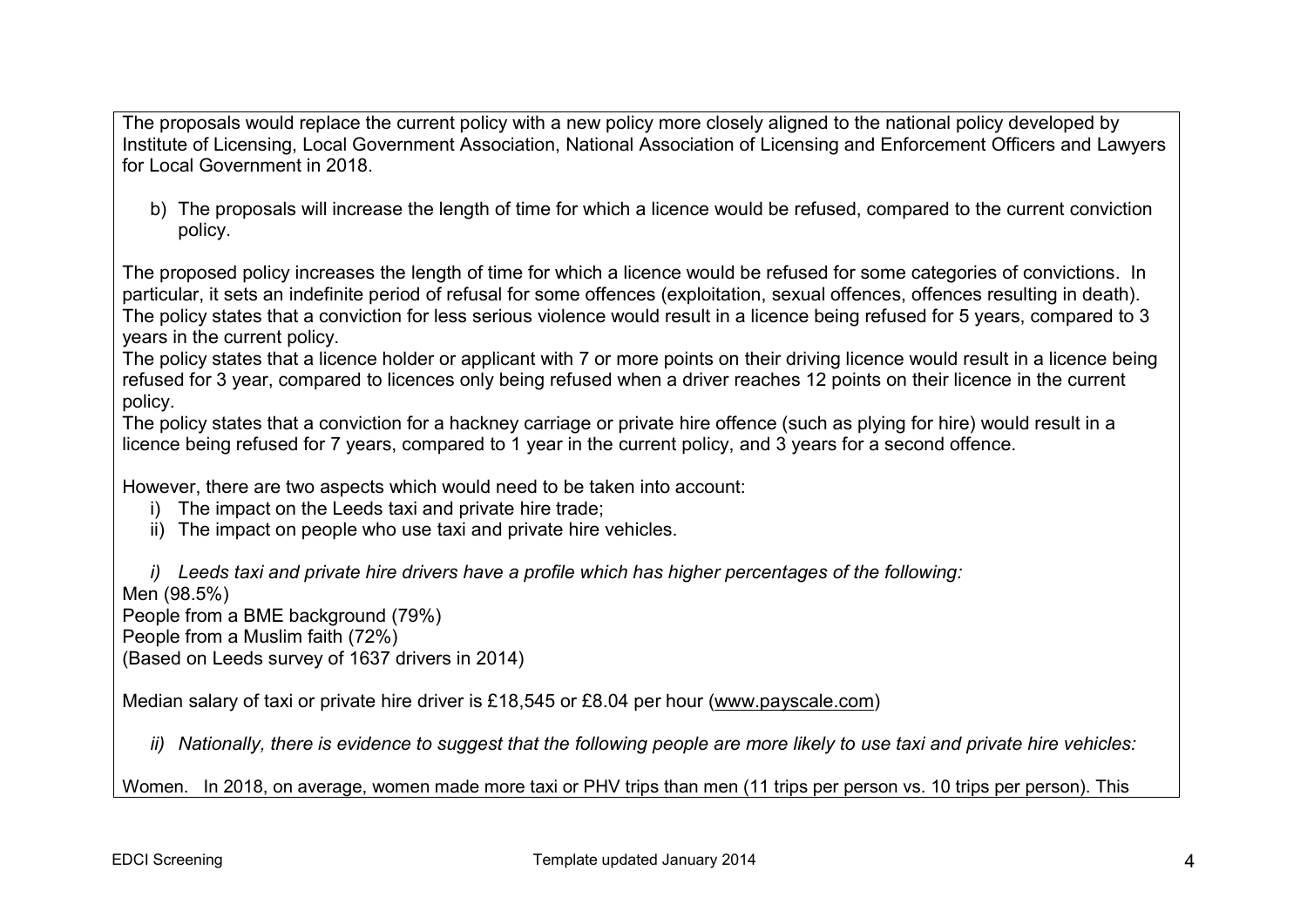remains true for women of all ages above 16 years old.

(DfT 2019 https://assets.publishing.service.gov.uk/government/uploads/system/uploads/attachment\_data/file/833569/taxi-and-phvengland-2019.pdf)

Disabled people and people with mobility difficulties. In 2018, the number of taxi or PHV trips made by adults aged 16 or over with mobility difficulties has increased from 16 trips per person per year in 2010 to 21 trips per person per year. Similar to last year, adults with mobility difficulties use taxis or PHVs more than people who do not (21 trips per person vs. 10 trips per person).

Taxi or PHV usage makes up 3% of all trips for those with mobility difficulties, compared to just 1% for those without mobility difficulties. These figures have remained broadly stable since 2010.

https://assets.publishing.service.gov.uk/government/uploads/system/uploads/attachment\_data/file/833569/taxi-and-phv-england-2019.pdf)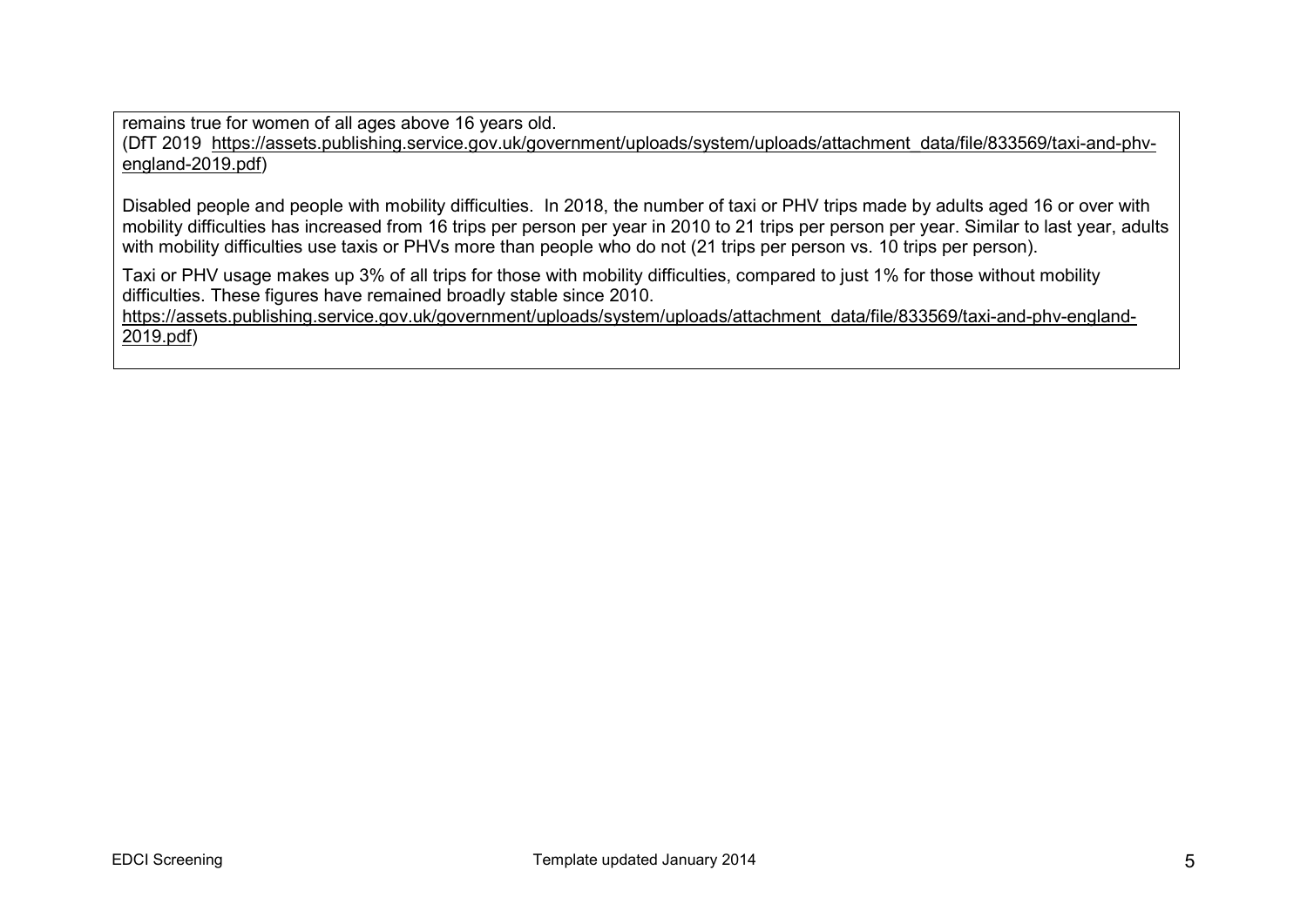# • Key findings

(think about any potential positive and negative impact on different equality characteristics, potential to promote strong and positive relationships between groups, potential to bring groups/communities into increased contact with each other, perception that the proposal could benefit one group at the expense of another)

- a) The proposed changes in Suitability and Convictions policy will have an impact on applicants wishing to work as taxi or private hire drivers in Leeds. It may require some applicants to wait until the period for a conviction has expired before they are able to get a licence. However, because this policy is broadly the same in neighbouring licensing authorities, those applicants will gain no advantage by applying to a neighbouring authority.
- i) Applicants to work as taxi or private hire license holders in Leeds are disproportionately male, of a BME background and Muslim, and therefore it is likely that a change in driver background checks relating to arrests, cautions, convictions and driving history will impact on those people disproportionately.
- ii) Passengers are likely to be disproportionately female, and wheelchair users, or with some other mobility difficulty.

The proposed changes in suitability and convictions policy enables further checks on the background of applicants, which will help Leeds make good licensing decisions. The good licensing decisions will be of benefit to all passengers, and will benefit disabled passengers and those passengers using guide or assistance dogs.

- b) The proposed changes in Suitability and Convictions policy will have an impact on current licence holders, particularly when new penalty points take place, owing to the lower threshold of 7, from 12 points. However, because this policy is broadly the same in neighbouring licensing authorities, those applicants will gain no advantage by applying to a neighbouring authority.
- iii) Licence holders in Leeds are disproportionately male, of a BME background and Muslim, and therefore it is likely that a change in driver background checks relating to arrests, cautions, convictions and driving history will impact on those people disproportionately.
- iv) Passengers are likely to be disproportionately female, and wheelchair users, or with some other mobility difficulty.

The proposed changes in suitability and convictions policy enables further checks on the background of applicants, which will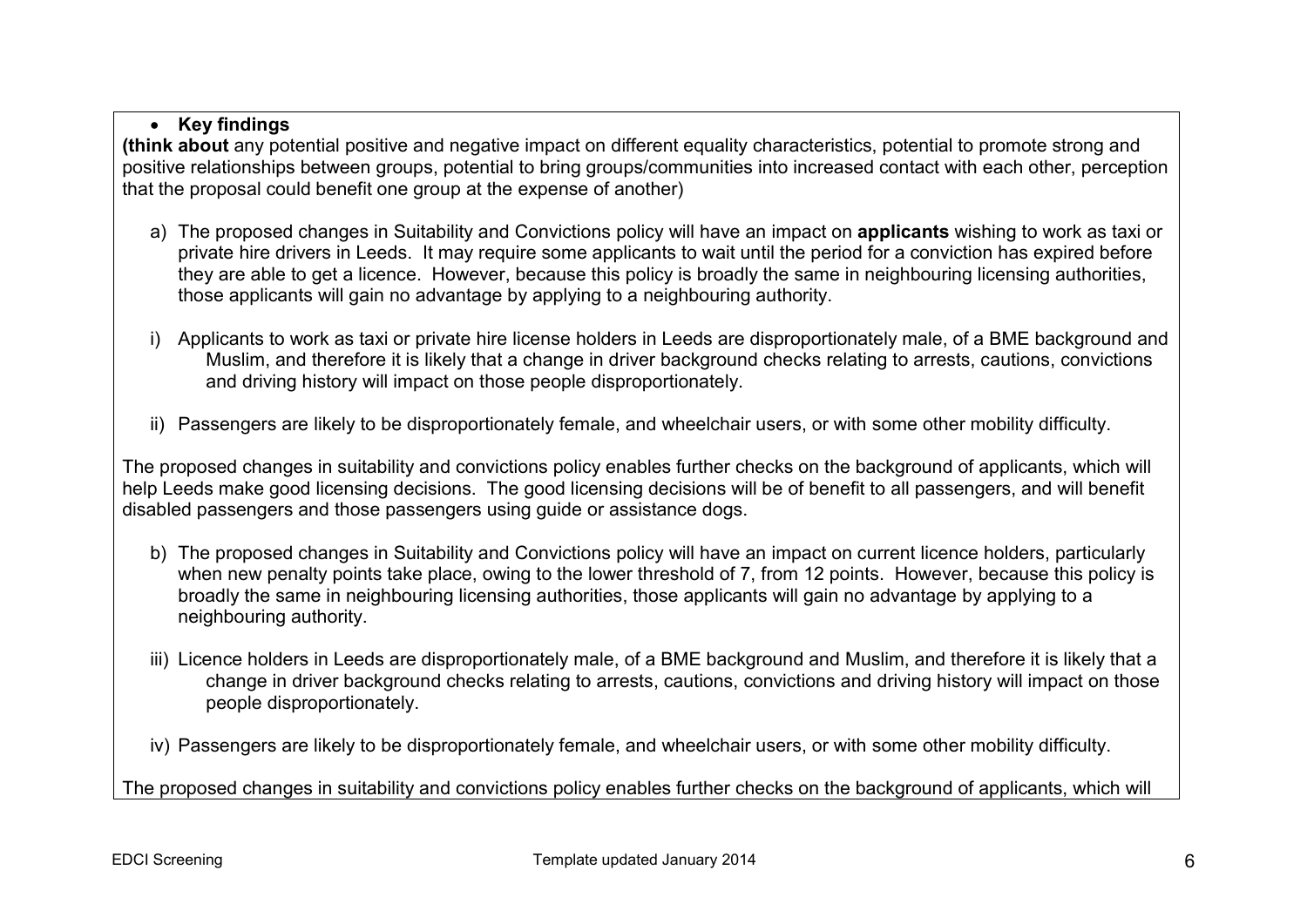help Leeds make good licensing decisions. The good licensing decisions will be of benefit to all passengers, and will benefit disabled passengers and those passengers using guide or assistance dogs.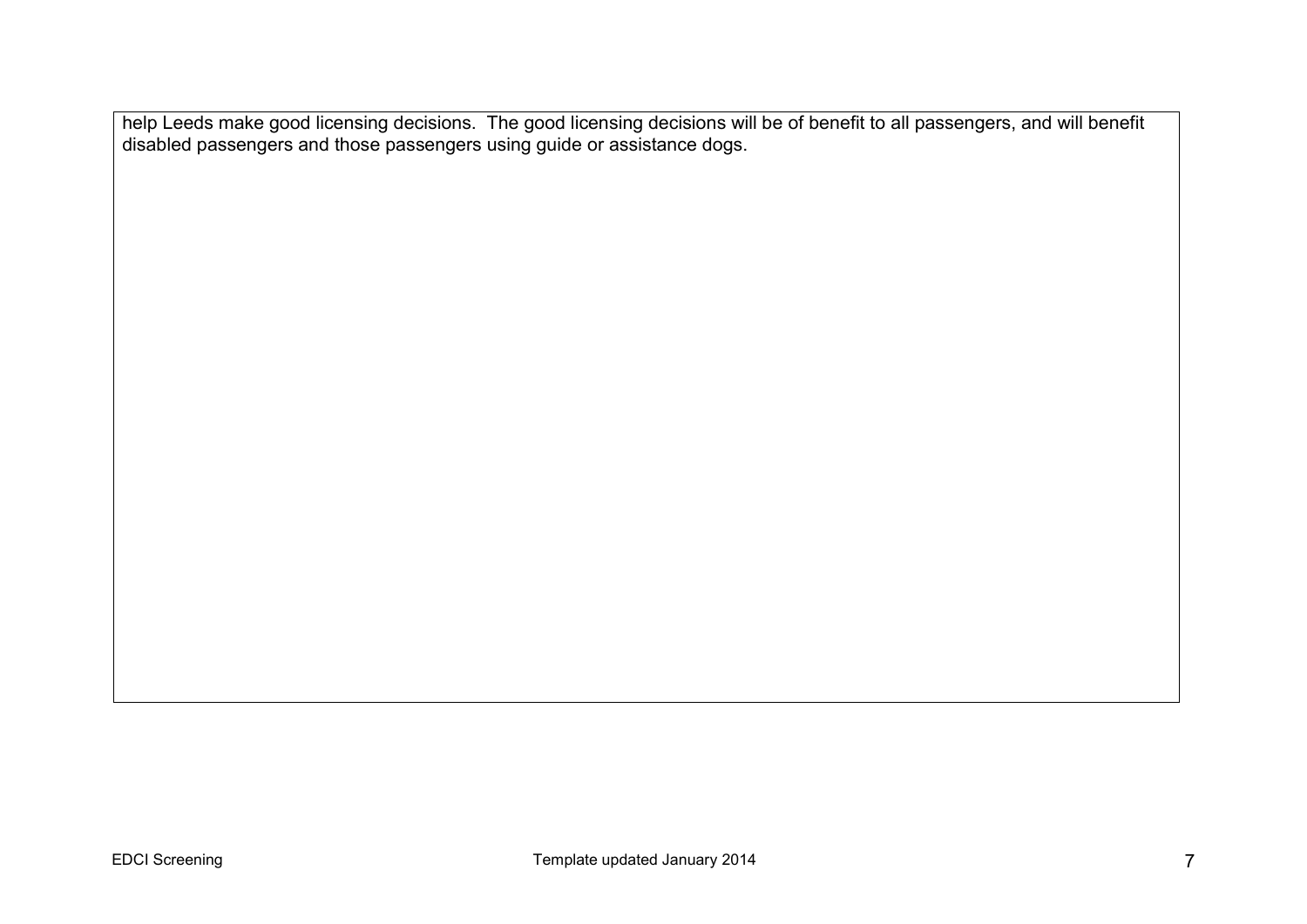## Actions

(think about how you will promote positive impact and remove/ reduce negative impact)

The proposed change in Suitability and Convictions is not believed to be a major change for applicants. It is reasonable that new applicants to work in the taxi and private hire industry meet the industry wide standards for their suitability to work.

The proposed change in Suitability and Convictions is believed to be a major change for existing licence holders, particularly the changes affecting licences for people with 7 penalty points on their licence or with a recent conviction for a taxi or private hire offences. In these cases, the council plans to review the licence:

- At the licence renewal date (i.e. historic issues the council has already considered, will not be considered again);
- When new convictions or penalty points are reported.

The council will inform all licence holders and trade representatives of the changes.

|                    |  |  |  |  |  | 5. If you are not already considering the impact on equality, diversity, cohesion and integration you will need to carry out an |  |
|--------------------|--|--|--|--|--|---------------------------------------------------------------------------------------------------------------------------------|--|
| impact assessment. |  |  |  |  |  |                                                                                                                                 |  |

| Date to scope and plan your impact assessment:                         |  |
|------------------------------------------------------------------------|--|
| Date to complete your impact assessment                                |  |
| Lead person for your impact assessment<br>(Include name and job title) |  |

#### 6. Governance, ownership and approval